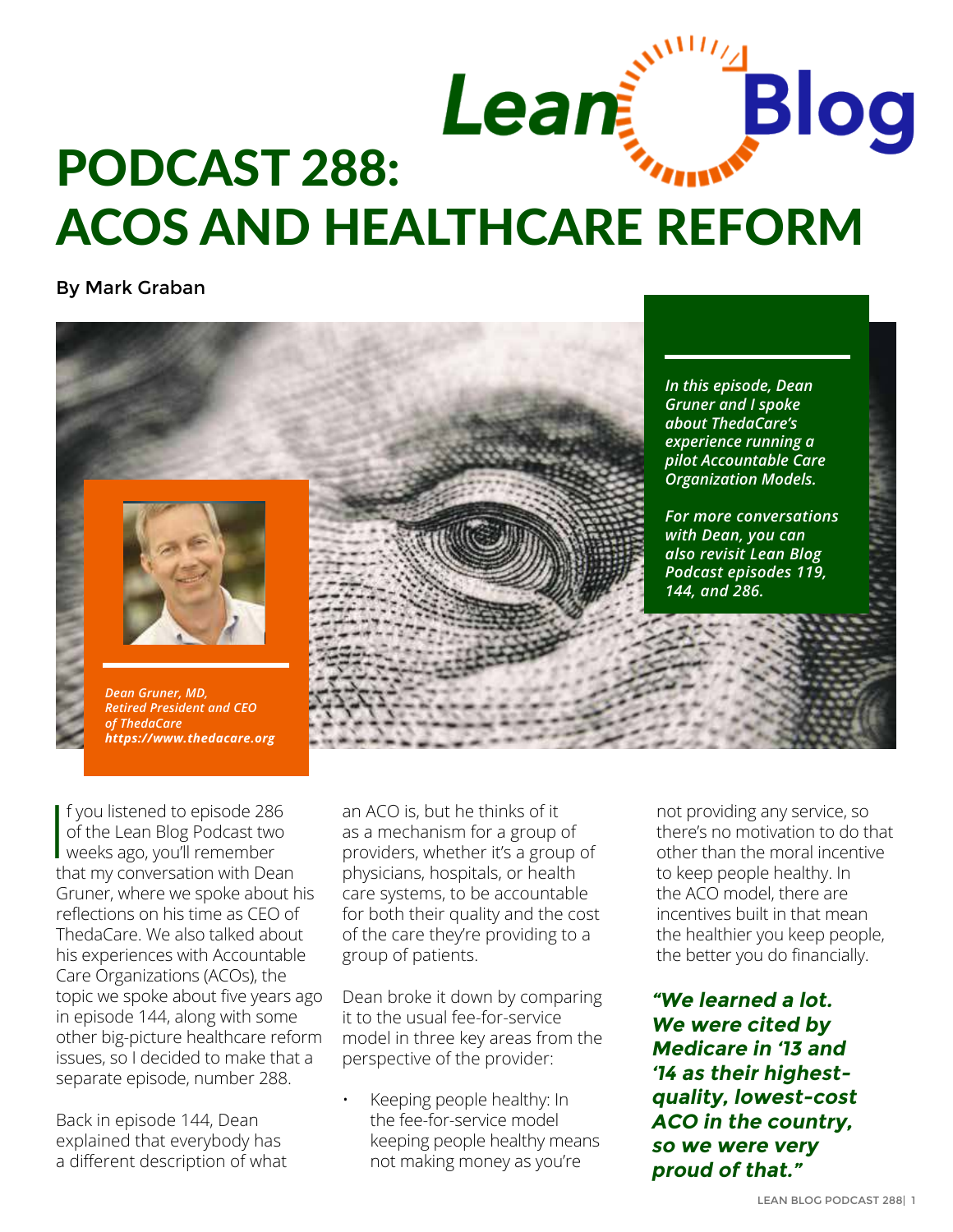- Restoring people to good health quickly and efficiently when they become ill: Once again, in the fee-for-service model, this comes with only moral incentives, whereas in the ACO model the care providing organization becomes a cost center instead of a profit center, and therefore providers can't afford to have complications, rework, and waste.
- A painless and short transition to death when time: Yet again, the incentives for keeping patients from pain suffering for years at the end of life are more abundant in the ACO model, which focuses on quality of life in addition to quantity, or length.

Summarizing the differences, Dean described the fee-for-service model as charging fees for volume, whereas the ACO model charges fees for value.

#### **Pioneer ACO Model Pilot**

ThedaCare tested the ACO model in a pilot experiment in partnership with [Bellin Health](https://www.bellin.org/)  [Systems,](https://www.bellin.org/) and physician partners from 2012 to 2014.

That pilot was with the [Pioneer](https://innovation.cms.gov/initiatives/Pioneer-ACO-Model)  [ACO Model under the Centers](https://innovation.cms.gov/initiatives/Pioneer-ACO-Model)  [for Medicare & Medicaid](https://innovation.cms.gov/initiatives/Pioneer-ACO-Model)  [Services \(CMS\)](https://innovation.cms.gov/initiatives/Pioneer-ACO-Model), and was run with 20 percent of ThedaCare's revenue, meaning that the other 80 percent of their revenue was still getting paid under a feefor-service model. Dean had explained that they piloted with 20 percent revenue so that they could learn with controlled and relatively low risk. The lessons to learn were not only whether the model worked, but what an eventual expansion of the model would require as far as skills, processes, and competencies.

[You can learn more about the](https://innovation.cms.gov/initiatives/Pioneer-ACO-Model)  [Pioneer ACO Model program](https://innovation.cms.gov/initiatives/Pioneer-ACO-Model)  [and its overall results at https://](https://innovation.cms.gov/initiatives/Pioneer-ACO-Model) [innovation.cms.gov/initiatives/](https://innovation.cms.gov/initiatives/Pioneer-ACO-Model) [Pioneer-ACO-Model](https://innovation.cms.gov/initiatives/Pioneer-ACO-Model). Now that the experiment is over, Dean had his own insights to share.

# **"We think that the large for‑profit insurance companies really do not have a sincere interest in sharing total cost of care risk with provider systems."**

"We learned a lot. We were cited by Medicare in '13 and '14 as their highest-quality, lowest-cost ACO in the country, so we were very proud of that. Then, we sat out 2015 for a transition year," Dean explained.

That transition involved both ThedaCare and Bellin each forming their own ACOs, though they still work together closely. ThedaCare has continued their ACO work with the Next Generation ACO Model.

## **Next Gen ACO Model Pilot**

According to the CMS website, the [Next Generation ACO Model](https://innovation.cms.gov/initiatives/Next-Generation-ACO-Model)  builds upon experience from the Pioneer ACO Model and the Medicare Shared Savings Program and offers a new opportunity in accountable care—one that sets predictable financial targets, enables providers and beneficiaries greater opportunities to coordinate care, and aims to attain the highest quality standards of care.

[You can learn more about that](https://innovation.cms.gov/initiatives/Next-Generation-ACO-Model)  [program at https://innovation.cms.](https://innovation.cms.gov/initiatives/Next-Generation-ACO-Model) [gov/initiatives/Next-Generation-](https://innovation.cms.gov/initiatives/Next-Generation-ACO-Model)[ACO-Model.](https://innovation.cms.gov/initiatives/Next-Generation-ACO-Model) 

"One of the things we've learned though, is over the last five, six years, we had numerous conversations periodically with some of the large insurance companies. They had told us that they were piloting different forms of total cost of care risk with providers around the country and that, as soon as they were ready, they would be willing to talk to us and expand that to our platform. In fact, that's never happened," Dean explained. "We're disappointed with that and, I'd say, a little disillusioned with that, too, in that we think that the large for-profit insurance companies really do not have a sincere interest in sharing total cost of care risk with provider systems."

Dean explained that in his experience, both through the ACOs and in the past when creating and running a provider-sponsored health plan that was later sold, for-profit insurance companies are in just business to make money for their shareholders.

"Although they talk a good game about how they're doing things to cool down the cost, the fact of the matter is they make a certain percent margin, on average, off premium dollar. As the premium dollar goes up 6, 10, 14 percent a year, they make that percentage up a larger and larger revenue base. They will deny this until the cow comes home. I definitely believe that they really are not as altruistic as they would claim to be. The reason they put in different mechanisms to reduce cost is so they can make more money.

"In fact, if they were to shift that total cost of care risk to providers, then when providers redesign healthcare using Lean and other strategies, and improve the quality of care, and reuse the cost, the